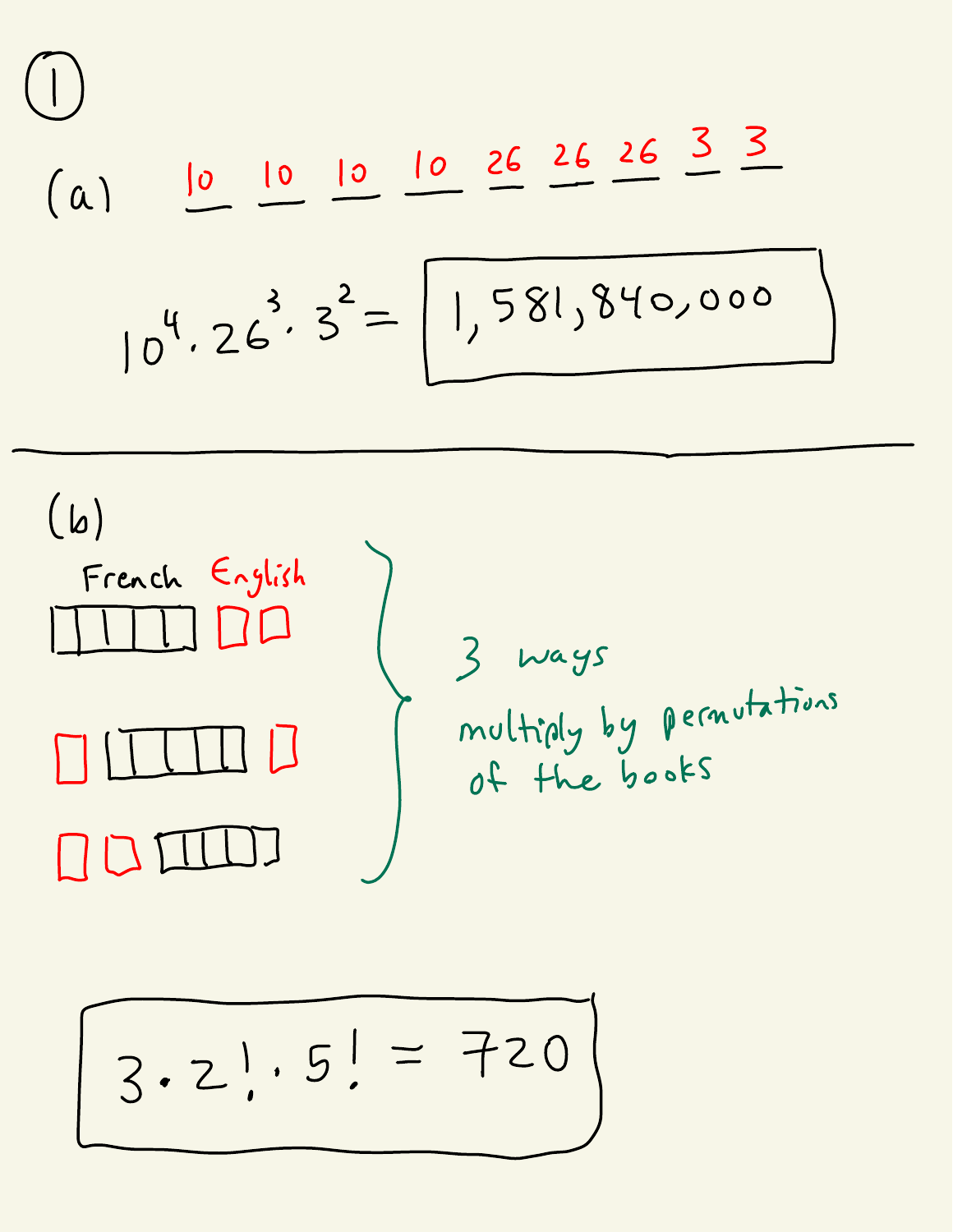$$
\bigodot\,\bigl(\,a\,\bigr)\,
$$

$$
S = \left\{ (H, H, H), (H, H, T), (H, T, H), (H, T, T), (T, H, H), (T, T, H), (T, T, T) \right\}
$$

(b)  
\n
$$
E = \{ (H, T, T), (T, H, T), (T, T, H), (T, T, T)^{T} \}
$$
\n
$$
F = \{ (H, T, T), (T, H, T), (T, T, H)^{T} \}
$$
\n
$$
ENF = \{ (H, T, T), (T, H, T), (T, T, H)^{T} \}
$$
\n
$$
EVF = \{ (H, T, T), (T, H, T), (T, T, H), (T, T, T)^{T} \}
$$
\n
$$
F = \{ (H, H, H), (H, H, T), (H, T), (H, T), (T, H, H), (T, T, T) \}
$$

(C) 
$$
\rho(E) = \frac{4}{8} = \frac{1}{2}
$$
  
 $\rho(F) = \frac{3}{8}$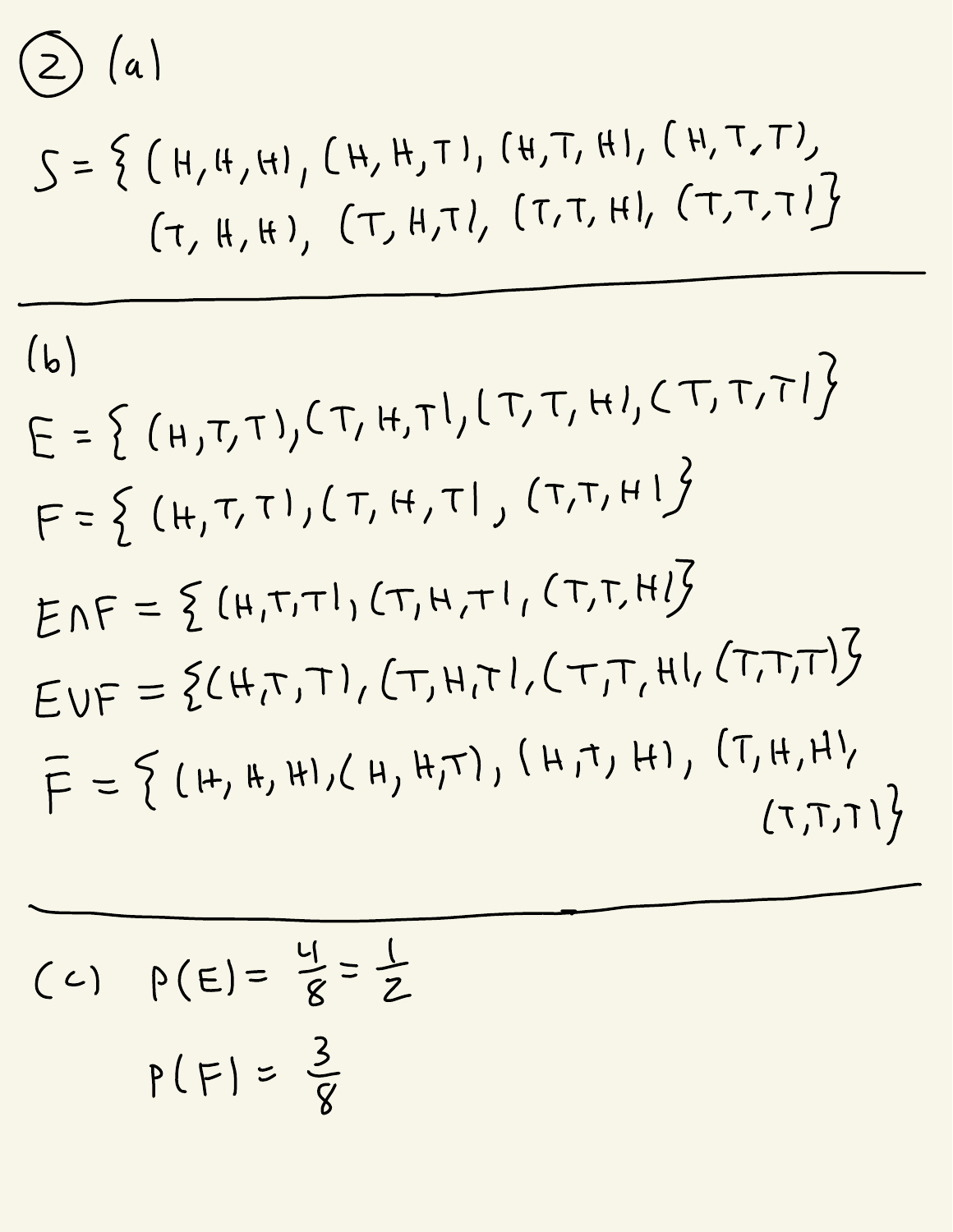$$
\frac{3}{\binom{a}{a}} = 7,776
$$
\n(b)\n
$$
\frac{\left(\frac{b}{b}\right)^{5}}{\left(\frac{5}{2}\right)^{3}} = \frac{5.4}{2} = 10
$$
\n
$$
\frac{5}{\binom{5}{2}} = \frac{5.4}{2} = 10
$$
\n
$$
\frac{14}{\binom{5}{2}} = \frac{4.4}{2} = 10
$$
\n
$$
\frac{10^{10}}{10^{10}}
$$
\n
$$
\frac{10^{11}}{10^{10}}
$$
\n
$$
\frac{10^{11}}{10^{10}}
$$
\n
$$
\frac{10^{11}}{10^{10}}
$$
\n
$$
\frac{10^{11}}{10^{10}}
$$
\n
$$
\frac{10^{10}}{10^{10}}
$$
\n
$$
\frac{10^{11}}{10^{10}}
$$
\n
$$
\frac{10^{11}}{10^{10}}
$$
\n
$$
\frac{10^{10}}{10^{10}}
$$
\n
$$
\frac{10^{11}}{10^{10}}
$$
\n
$$
\frac{10^{10}}{10^{10}}
$$
\n
$$
\frac{10^{11}}{10^{10}}
$$
\n
$$
\frac{10^{10}}{10^{10}}
$$
\n
$$
\frac{10^{11}}{10^{10}}
$$
\n
$$
\frac{10^{10}}{10^{10}}
$$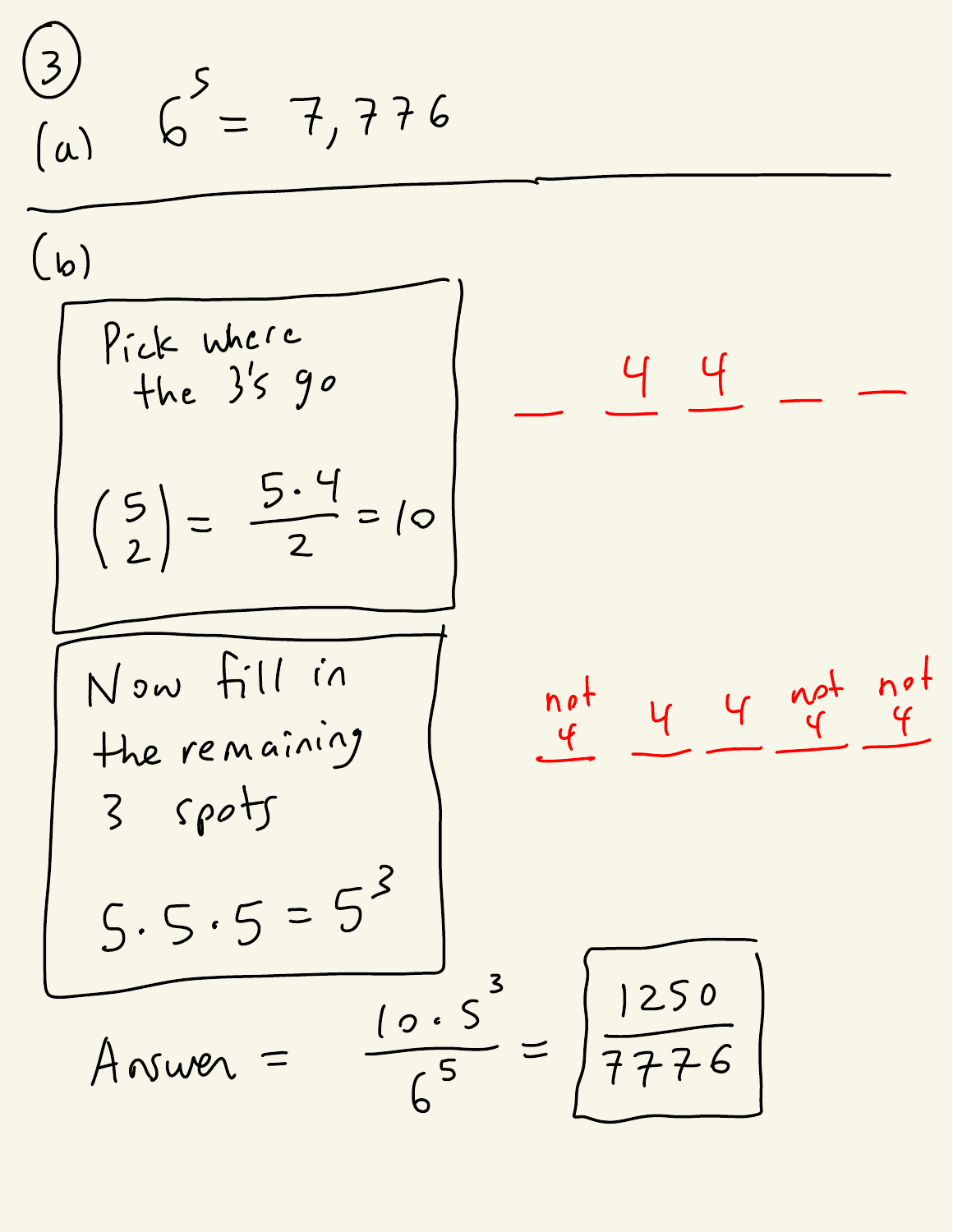(c) We list all the possibilities -11--11--1 <sup>←</sup> sum is <sup>5</sup> = -11--1-1 1- -21-1--1 1- 1--21--1 1- 1- 1- 2- <sup>y</sup>} sum is <sup>6</sup> 1- -11-1--2 probability is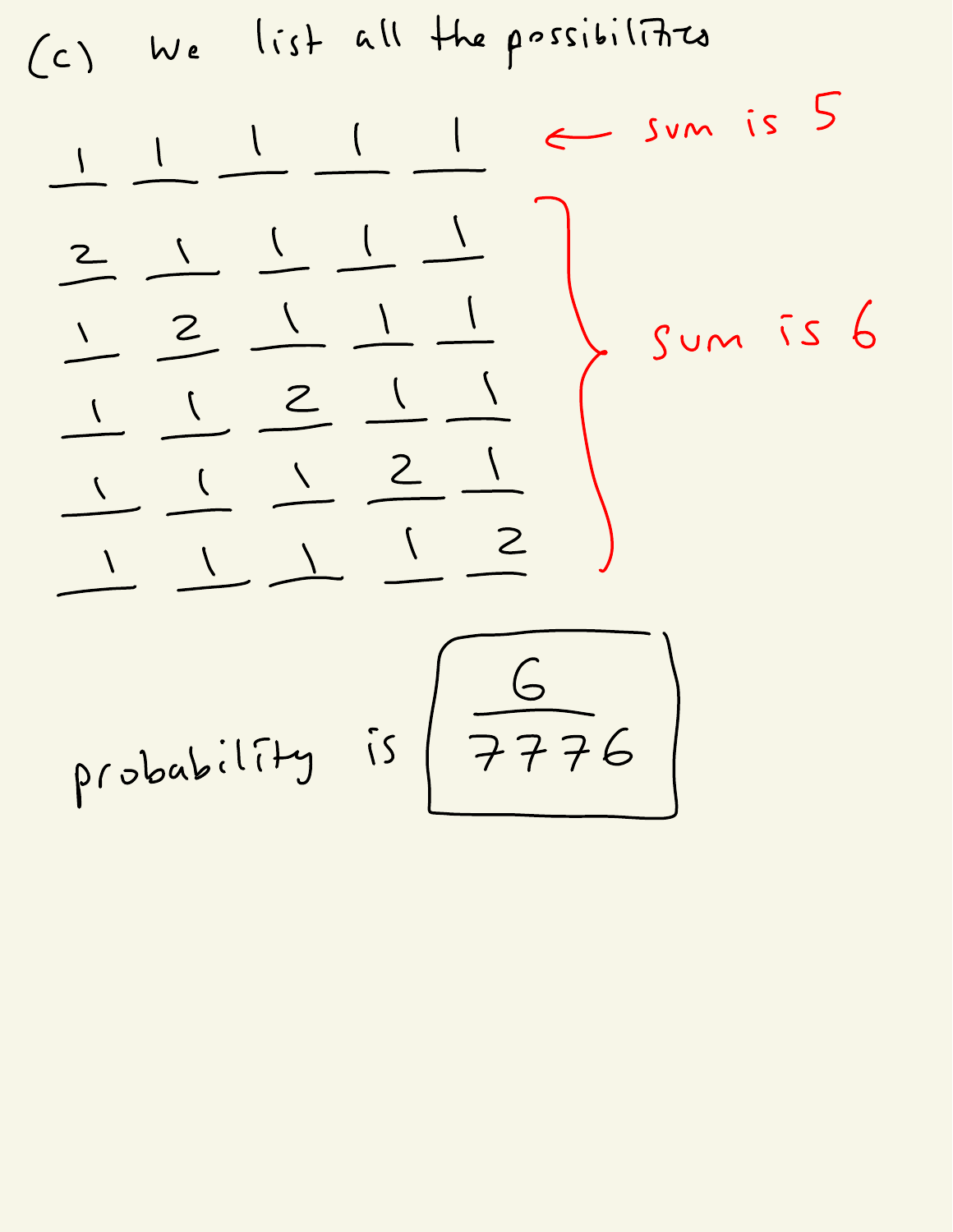$$
\begin{array}{c}\n\text{(4)} \\
\text{(a)} \\
\text{(52)} \\
\text{(6)} \\
\end{array} = \frac{52!}{46!6!} = \frac{52.51.50.49.48.47}{6.5.9.3.2}
$$
\n
$$
= \frac{14,658,134,400}{720}
$$

$$
= 20,358,520
$$

(b) choose end of from  
\n
$$
\frac{11}{6} \cdot \frac{13}{6} = \frac{11 \cdot \frac{13 \cdot 12 \cdot 11 \cdot 10 \cdot 9 \cdot 8 \cdot 7}{6 \cdot 5 \cdot 9 \cdot 32}}{20,358,520} = \frac{49 \cdot 1716}{20,358,520} = \frac{6869}{20,358,520} \approx 0.00033716...
$$